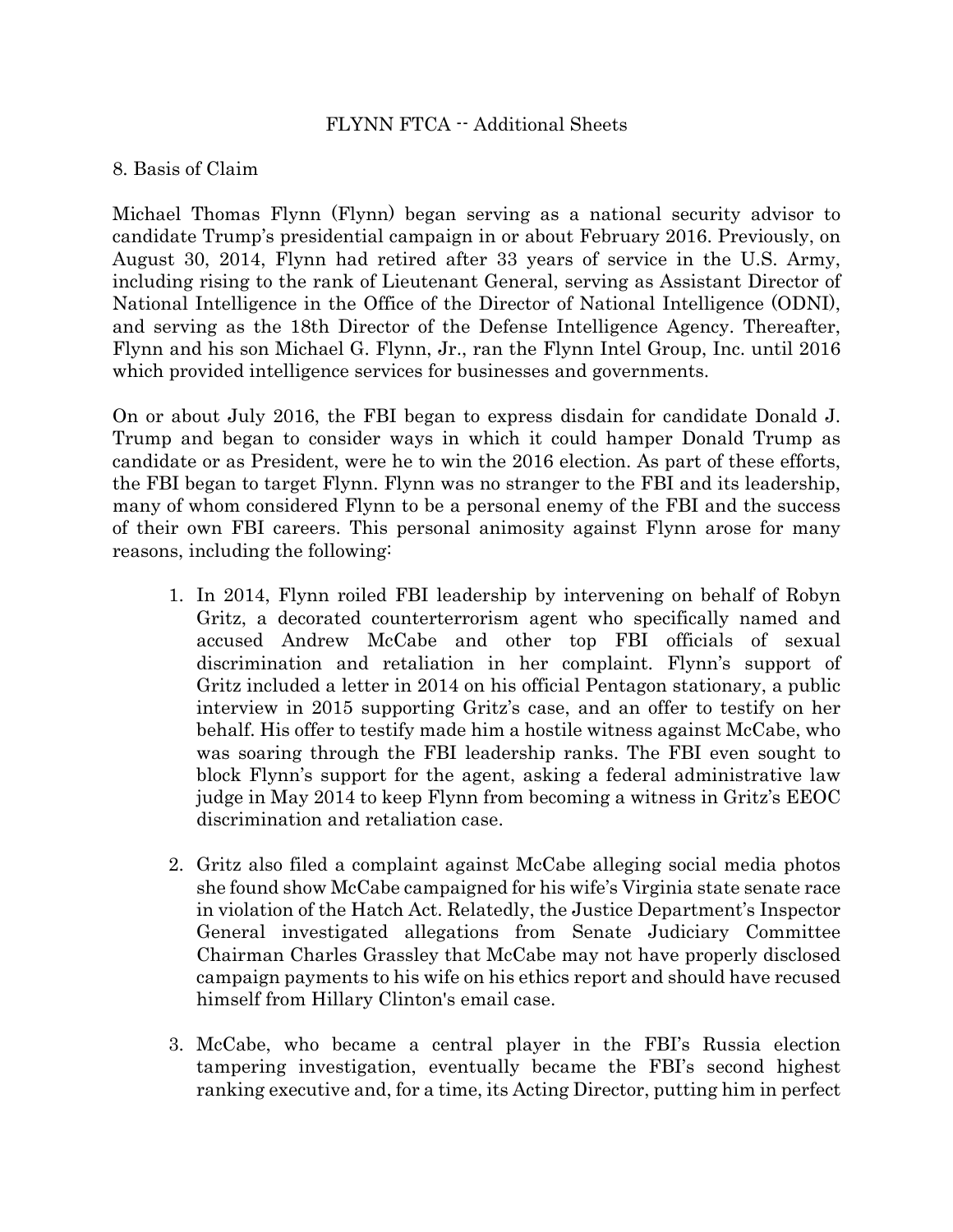positions to influence and impact the criminal inquiry against Flynn. According to reports, several FBI employees personally witnessed McCabe make disparaging remarks about Flynn before and during the time Flynn emerged as a figure in the Russia case.

4. McCabe also personally disliked Flynn because Flynn came from the opposite end of the political spectrum. Flynn was a key Trump supporter and accused President Obama of facilitating the rise of ISIS through his policies and inaction. McCabe was a Democratic loyalist whose wife campaigned for state office in Virginia as a Democrat with heavy Democratic financial support, especially from Democrat Governor Terry McAuliffe, a close political ally of Hillary Clinton. McCabe's imprudent efforts to get his wife elected even became the subject of multiple federal probes.

The initial FBI investigation which ultimately led to the criminal prosecution of Flynn, was named "Crossfire Razor," as part of the FBI's "Crossfire Hurricane" investigation prompted by the now discredited Steele dossier. The Steele dossier, among other things, alleged that the Trump campaign had illegal ties to the Russian government. In late 2016, shortly before the 2016 election, Peter Strzok (Strzok) and Lisa Page (Page), both agents of the FBI, texted each other about their mutual dislike of candidate Trump and that if he were elected, they had an "insurance policy" and that they would "stop him." The next day, Strzok and Page opened an investigation into Flynn, and Strzok bragged that he invented the name for the investigation: "Crossfire Razor." From the beginning, McCabe directed and oversaw the operation against Flynn. Shortly thereafter, Joe Pientka purported to attend a national security briefing with candidate Trump and Flynn, but Pientka's true motive was to observe Flynn as part of "Crossfire Razor." In pursuing the "Crossfire Razor" and "Crossfire Hurricane" investigations related to Flynn, FBI agents including Pientka made multiple false statements to the Foreign Intelligence Surveillance Court (FISA court) in order to secure surveillance warrants.

On or about November 10, 2016, two days after the Presidential Election, Presidentelect Trump met with President Obama in the Oval Office. During this meeting, President Obama warned President-elect Trump he had profound concerns about hiring Flynn for any sensitive, high-level national security positions. President Obama made this statement despite himself having appointed Flynn to the position of Director of the Defense Intelligence Agency in 2012. On or about November 18, 2016, Flynn accepted President-elect Trump's offer to become his National Security Advisor.

Of all of President Trump's appointees, the Obama White House hated Flynn the most. As the Associated Press reported, "Of all the [sic] Trump's choices, White House officials said it was the selection of Flynn that felt like the most devastating blow,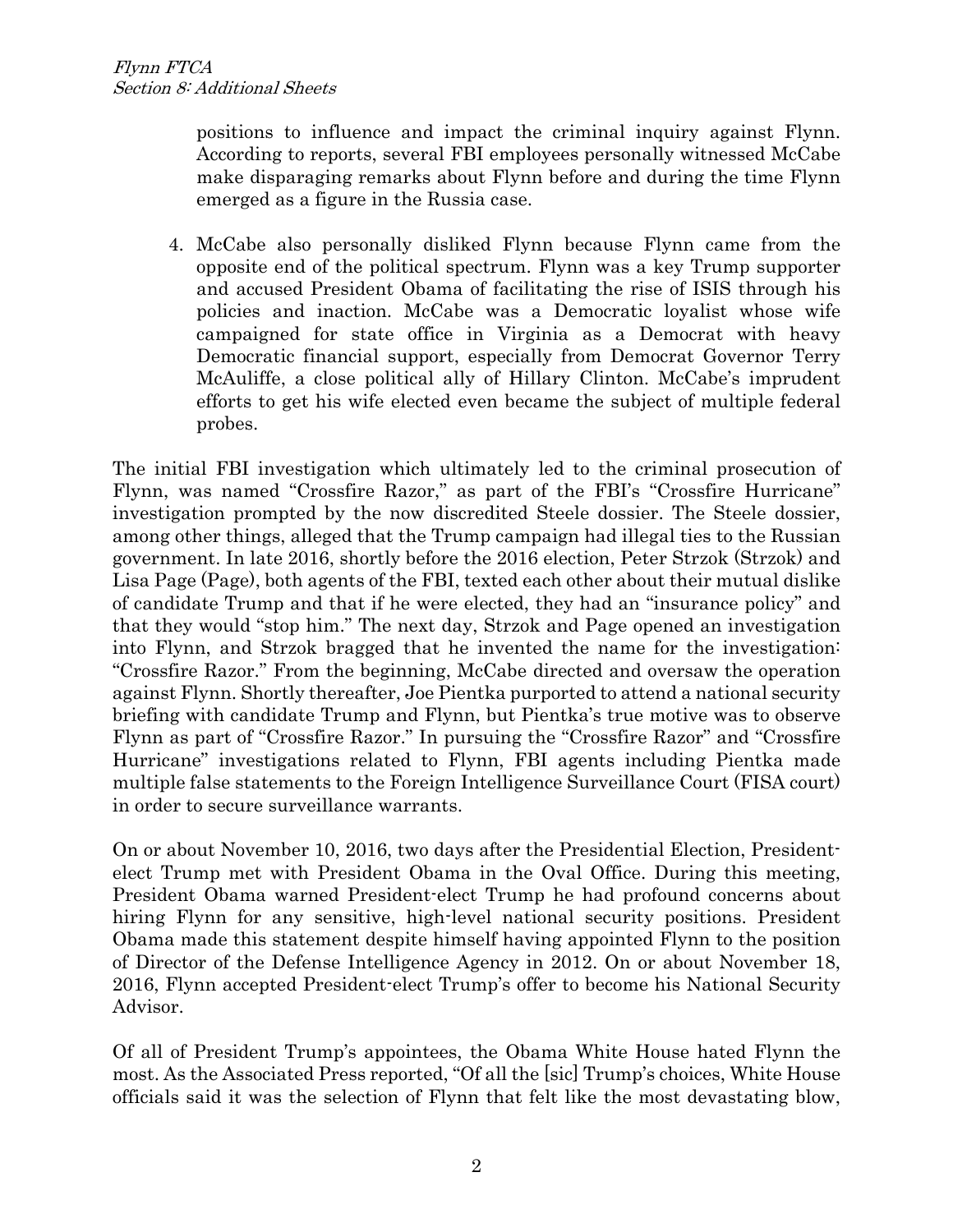given the immense authority the national security adviser has over matters of war and peace." NPR also reported, "Flynn clashed with President Barack Obama's White House about how the U.S. was waging its wars. He felt the president was not aggressive enough and needed to take a more comprehensive approach, as he wrote later in his book. 'We can't win this war by treating radical Islamic terrorists as a handful of crazies,' Flynn wrote. 'The political and theological underpinnings of their immoral actions have to be demolished.' After just two years at DIA, Flynn was ousted; he retired from the Army."

In an American Enterprise Institute (AEI) blog on November 22, 2016, entitled "The real source of Team Obama's 'despair' over Mike Flynn," AEI Senior Fellow Marc A. Thiessen reported the Obama White House was so disturbed by Flynn's selection as NSA

[b]ecause he warned them about the danger of Obama's Iraq withdrawal and predicted rise of ISIS – and then, after leaving office, called Obama out for failing to heed that advice. It was under Flynn's leadership that DIA issued a classified report in 2012 predicting everything that has come to pass in Iraq since Obama's withdrawal of American troops – warning that the chaos in Syria was creating conditions that could allow al-Qaeda in Iraq (now ISIS) to make a comeback and declare an Islamic caliphate. . . . Then, in February 2014 – a month after Obama had publicly dismissed ISIS as the "jayvee team" that is "engaged in various local power struggles and disputes" and is not "a direct threat to us or something that we have to wade into" – Flynn went to Capitol Hill to deliver DIA's "annual threat assessment" to the Senate Armed Services Committee. He accurately predicted ISIS would probably "attempt to take territory in Iraq and Syria to exhibit its strength in 2014, as demonstrated recently in Ramadi and Fallujah, and [by] the group's ability to concurrently maintain safe havens in Syria." Everything Flynn's DIA predicted came true – and he was pushed out because people in the White House didn't want to hear it. As Flynn told the New York Times [sic], "it didn't meet the narrative." He was right and they were wrong. Now he's in and they are out. Hence the "creeping sense of despair" on the Obama team.

The Obama White House was in so much "despair" and so distraught by the "devastating blow" of Flynn's selection as NSA that they calculatingly, and with actual malice and corrupt motives, conspired to and did use the tremendous power of their positions in the Executive Office of the President (and their influence of the DOJ and FBI) to personally oppress and harm Flynn. The outrageous conduct they determined to take, along with the FBI and other allies in the Department of Justice, was executed knowingly, purposely, and in complete disregard of Flynn's rights.

On or about January 5, 2017, FBI Director James Comey (Comey) and FBI Deputy Director Andrew McCabe (McCabe) met in the Oval Office with President Obama,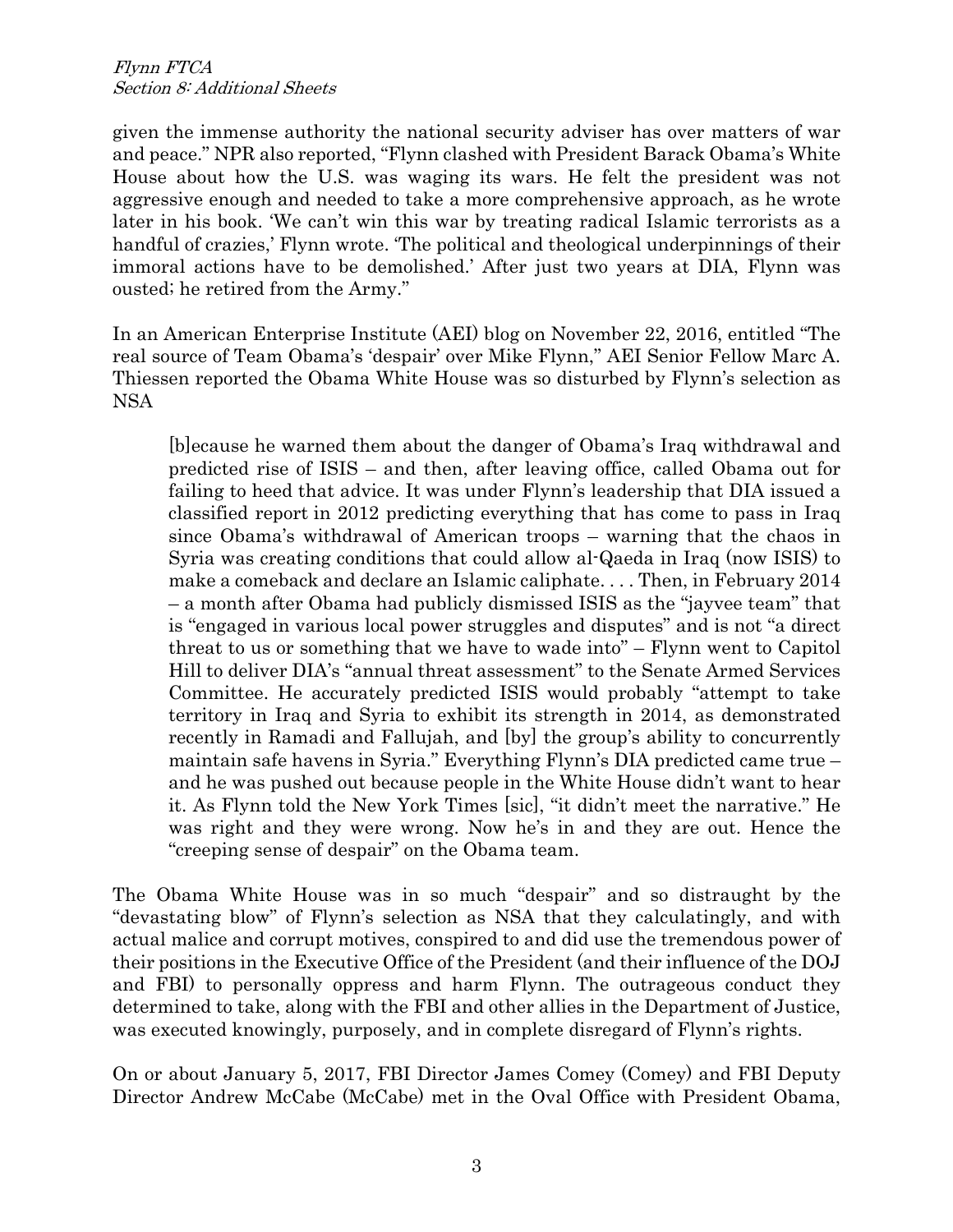Vice President Biden, Deputy Attorney General Sally Yates, CIA Director Brennan, ODNI Director James Clapper, and National Security Advisor Susan Rice. During this meeting, the participants agreed to try to damage incoming President Trump and his new Administration, including by trying to prosecute Flynn, President-elect Trump's incoming National Security Advisor, to cause him to resign as NSA, to cripple President Trump's ability to implement national security and foreign affairs policy changes, and potentially to get Flynn to turn on President Trump. They also agreed to withhold this agreement from the "transition team."

Between the Oval Office meeting on January 5, 2017, and January 24, 2017, Comey and Yates met to discuss the Flynn matter, and thereafter Comey and McCabe discussed and developed a specific plan to interview Flynn about alleged Russian influence. On January 24, 2017, McCabe called Flynn requesting a meeting, to which Flynn agreed, not knowing he was being set up. Later that same day, on January 24, 2017, two FBI counter-intelligence agents met with Flynn at his office. Neither agent informed Flynn prior to or during this meeting that Flynn's statements could, and likely would, be used against him in a criminal prosecution.

On November 30, 2017, the Special Counsel's Office (SCO), a division of the United States Department of Justice (DOJ), filed a Criminal Information (Information) against Flynn, officially initiating a false, reckless, abusive, and malicious criminal prosecution against him. The Information erroneously charged Flynn with one count of making false statements in violation of 18 U.S.C § 1001(a)(2). SCO falsely asserted that Flynn had intentionally omitted and denied speaking with Russian Ambassador Kislyak (Kislyak) during an interview with two FBI agents, Strzok and an agent referred to as Pientka, on January 24, 2017. SCO was at all relevant times represented by Senior Assistant Special Counsel Brandon Van Grack (Van Grack).

SCO initiated the prosecution despite knowing that Flynn had not made false statements, and it therefore had no reasonable belief that Flynn had committed the criminal offense and therefore no probable cause. At the time, DOJ, by SCO through Van Grack, filed the Information, it was aware that Strzok and Pientka wrote that they did not believe that Flynn had lied during their January 24 conversation. Further, at the time SCO filed the Information, SCO was in possession of Strzok's notes that described an early January 2017 meeting in the Oval Office, wherein President Obama, Vice President Biden, FBI Director James Comey (Comey), and others described Flynn's conversations with Kislyak as "legit." "Legit" in this context meant that Flynn was not conspiring with Russian operatives. During this Oval Office meeting, Vice President Biden suggested using the Logan Act to prosecute Flynn as an alternative theory, despite the fact that the Logan Act has never been used to prosecute any individual in the United States since its enactment in the eighteenth century. SCO knew that Flynn was innocent of any illegal contacts with any foreign power, and yet it commenced the prosecution of Flynn in accordance with its charter: to investigate Russian interference in the 2016 election.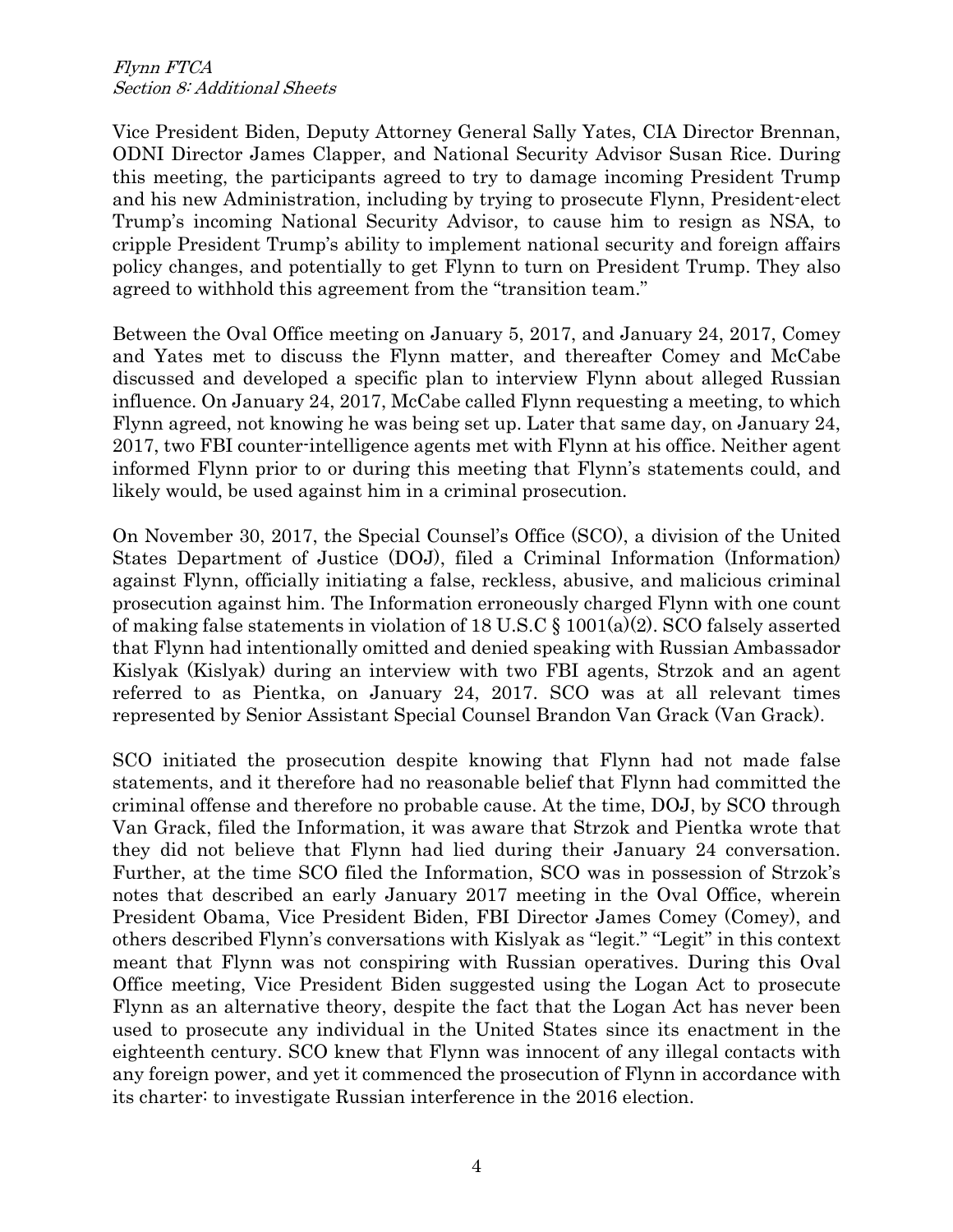DOJ, through its officers and employees in the SCO, with the assistance of the FBI and in conspiracy with the Office of the White House (White House) had malicious intent when it unlawfully investigated and prosecuted Flynn despite knowing his innocence. Strzok, Page, Pientka, Biden, Comey, McCabe, Van Grack, and others, including those in attendance at the Oval Office meeting on January 5, 2017, were all aware of the fact that Flynn was not a Russian agent and therefore an improper subject of the "Crossfire Razor" investigation. Nevertheless, these federal employees and officials decided to try to prosecute and damage Flynn anyway, to destroy Flynn professionally, block him from holding a position of influence in the government, thwart President Trump, and potentially get Flynn to turn on Trump. Strzok and Pientka continued to participate in the prosecution of Flynn despite having certified that they did not believe he intentionally made the false statements at issue. Van Grack possessed these documents and actually prosecuted Flynn and refused to disclose plainly and fully exculpatory material. From FBI Director Comey to Vice President Biden and everyone else who participated in this unlawful conspiracy, they knew that Flynn's calls with Kislyak were "legit" and instead of closing the investigation, they tried to think of new, even unprecedented, ways to prosecute Flynn.

Strzok and Page had a stated motive to "stop Trump," and they designed their investigation and prosecution of Flynn in furtherance of that motive. Page participated and assisted Strzok in his actions. They conceived of the initial investigation into Flynn as an "insurance policy," should Presidential candidate Hillary Clinton (Clinton) lose the 2016 election. When Clinton lost the election, the "insurance policy" went into motion. Strzok and Page investigated Flynn as a way to "stop Trump" and in an attempt to get false testimony from Flynn that Presidentelect Trump was a Russian asset, and they continued their scheme when they moved from the FBI to the SCO.

As part of its efforts to "stop Trump," FBI agents, including Pienkta, made false statements to the FISA court during its investigation into Flynn. Later, during the prosecution of Flynn, the SCO willfully failed to disclose exculpatory evidence in violation of its obligations under Brady v. Maryland. The exculpatory evidence the SCO failed to disclose includes, but is not limited to, the notes from Strzok and Pientka that show that the FBI believed that Flynn did not lie to them, and the notes describing the Oval Office meeting wherein Comey stated that Flynn's calls with Kislyak were "legit" and wherein Vice President Biden suggested using the Logan Act as a basis for prosecuting Flynn. Each of these examples are plainly exculpatory, either because they directly tend to show Flynn's innocence of the § 1001 violation, or because they indirectly tend to show his innocence by revealing the political motivation behind the prosecution. The SCO prosecuted Flynn despite knowing his factual and legal innocence and the abuse of process engaged in during the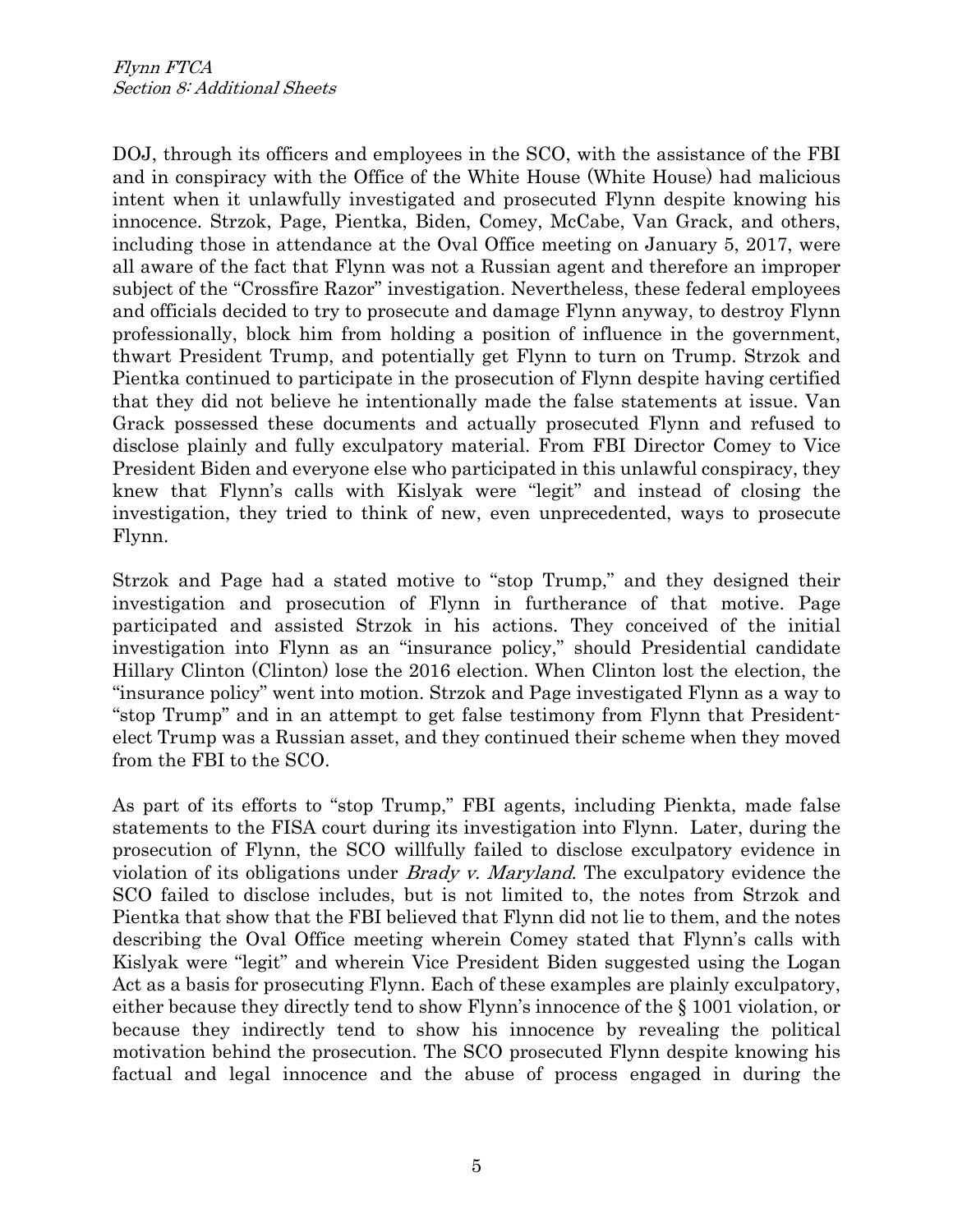investigation and prosecution of Flynn, and the FBI continued investigating him even when it knew that he was not a Russian agent.

After Flynn was deliberately, knowingly, maliciously, and falsely charged with the §1001 criminal violation, the U.S. District Court for the District of Columbia severely limited Flynn's liberty to travel freely within and without the United States. The court imposed travel restrictions on Flynn, against his will, within the boundaries fixed by the United States and even to boundaries within the United States. As a result of the unlawful prosecution and false arrest and detention, Flynn was unable to travel freely inside and outside of the United States. Not only was his reputation tarnished by the unlawful prosecution, but he was unable to personally carry on his international consulting business. For the above reasons, the restrictions severely curtailing Flynn's movements were unlawful just as the prosecution that created Flynn's movement restrictions was unlawful.

The FBI agents who interviewed Flynn knew that he did not intentionally make any false statements, and yet SCO charged him with intentionally making false statements during that very interview. Further, the FBI certified that it did not believe Flynn was acting as an agent of Russia. Because the SCO prosecuted Flynn when it knew that he was innocent, the SCO had malicious intent. Further, the SCO and FBI lied to the FISA court, proceeded with an investigation into Flynn's supposed "Russian ties" when they knew he had none, and threatened his son, Michael Flynn, Jr., with prosecution unless he pled guilty to the §1001 offense. All of these facts and others demonstrate that the SCO and FBI acted with malice in prosecuting Flynn.

On May 7, 2020, DOJ moved to dismiss in its entirety its prosecution against Flynn. U.S. District Court Judge Emmet Sullivan refused to approve the dismissal, necessitating an appeal by Flynn to the D.C. Circuit Court of Appeals. The D.C. Circuit initially ordered Judge Sullivan to dismiss the charges and case against Flynn, but after en banc review decided to remand the case to Judge Sullivan. On November 25, 2020, Flynn was pardoned by President Trump, and on December 8, 2020, the criminal case against Flynn was finally dismissed by Judge Sullivan in Flynn's favor without any final conviction or sentence.

Flynn was the target of a politically motivated investigation and prosecution that had no merit when it began, no merit during its course, and no merit in the end when the charges were withdrawn by the DOJ and ultimately dismissed by the Court after Flynn received a full pardon. During that meritless and unlawful investigation and prosecution, Flynn was falsely and maliciously painted by the conspirators as a traitor to his nation who acted in concert with a foreign power, and the SCO even threatened Flynn's son with prosecution unless Flynn were to plead guilty. The federal government's targeting of a citizen for baseless criminal prosecution and eliciting a plea bargain through threatening of family members is outrageous conduct of the highest order. The fact that it was orchestrated and carried out at the highest